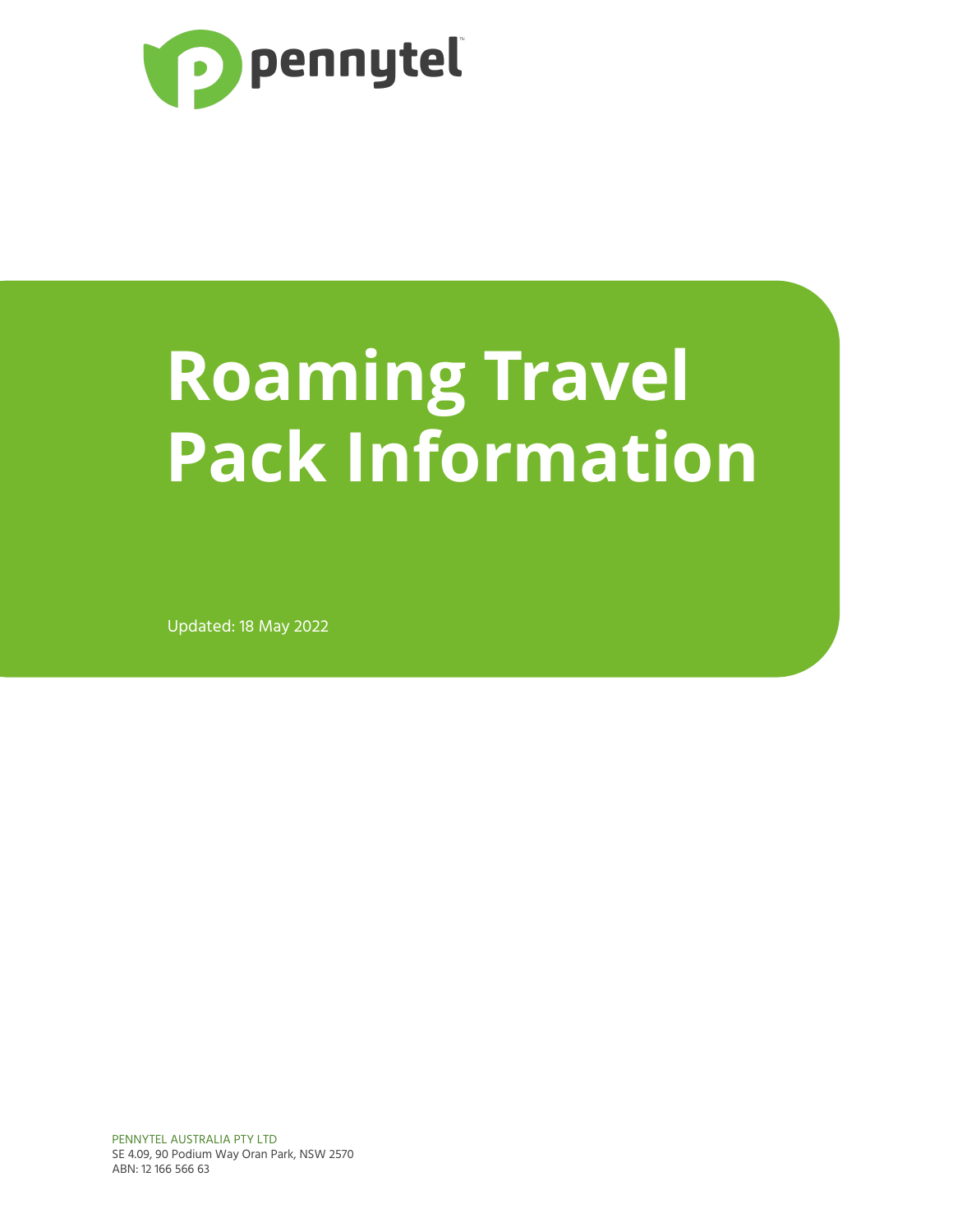

#### 1. How to use international roaming

International roaming services are turned off by default but can be activated at any time prior to travel. To avoid bill shock, we offer a single Roaming Day Pack that is available to use in 57 countries.

Firstly, you'll need to activate roaming by calling us on 1300 758 758 during operating hours or by sending us a ticket.

Once you arrive in an eligible country and do one of the following trigger actions, the Roaming Day Pack will be added to your service automatically. A new pack will be added every 24 hours provided you continue to do one of the following actions:

- Make a phone call
- Receive a phone call
- Send an SMS
- Use data

Note: Receiving an SMS does not trigger a pack to be added, so you can turn on your phone, connect to the local network and receive an SMS without being charged. As soon as you carry out 1 of the above actions, the Roaming Day Pack will be added to your service and you will be charged \$10. Your 24-hour validity period will be based on AET.

### 2. Roaming Day Pack costs and inclusions

| <b>Validity Period</b> | 24 hours  |
|------------------------|-----------|
| Price                  | \$10      |
| Included voice minutes | Unlimited |
| Included SMS           | Unlimited |
| Included Data (MB)     | 200       |

Note: You will have 24 hours from the first trigger to use the inclusions of your pack, after this time another pack will be added, or you can stop using your service. If during the 24 hour period you max your included data allowance, and you have excess spend enabled for your account excess data [charges](https://pennytel.com.au/corporate-payg-rates/) will apply.

#### 3. Where do I check my remaining inclusions?

To check your remaining data balance, and your expiry date and time, simply login to your Pennytel Account and click on "Service Details". You will receive SMS notifications to let you know when you have used 50%, 85% and 100% of your inclusion. You can also choose to receive these usage notifications by emails. Your expiry time will be in Australian Eastern Standard Time, so you will always be able to work out when your pack finishes even if you're moving between countries.

If you are roaming with the Day Roaming Pack added, you have a 24hr window to consume your 200MB included data. If you have \$0 excess spend on your account, you will not be able to go into PAYG if you finish the 200MB included data in the 24hr window. If you do have an excess spend allowance, you will be able to use more data at [PAYG](https://pennytel.com.au/corporate-payg-rates/) rates or you can wait until the 24hr window is over at which point the Day Roaming Pack will refresh its inclusion.